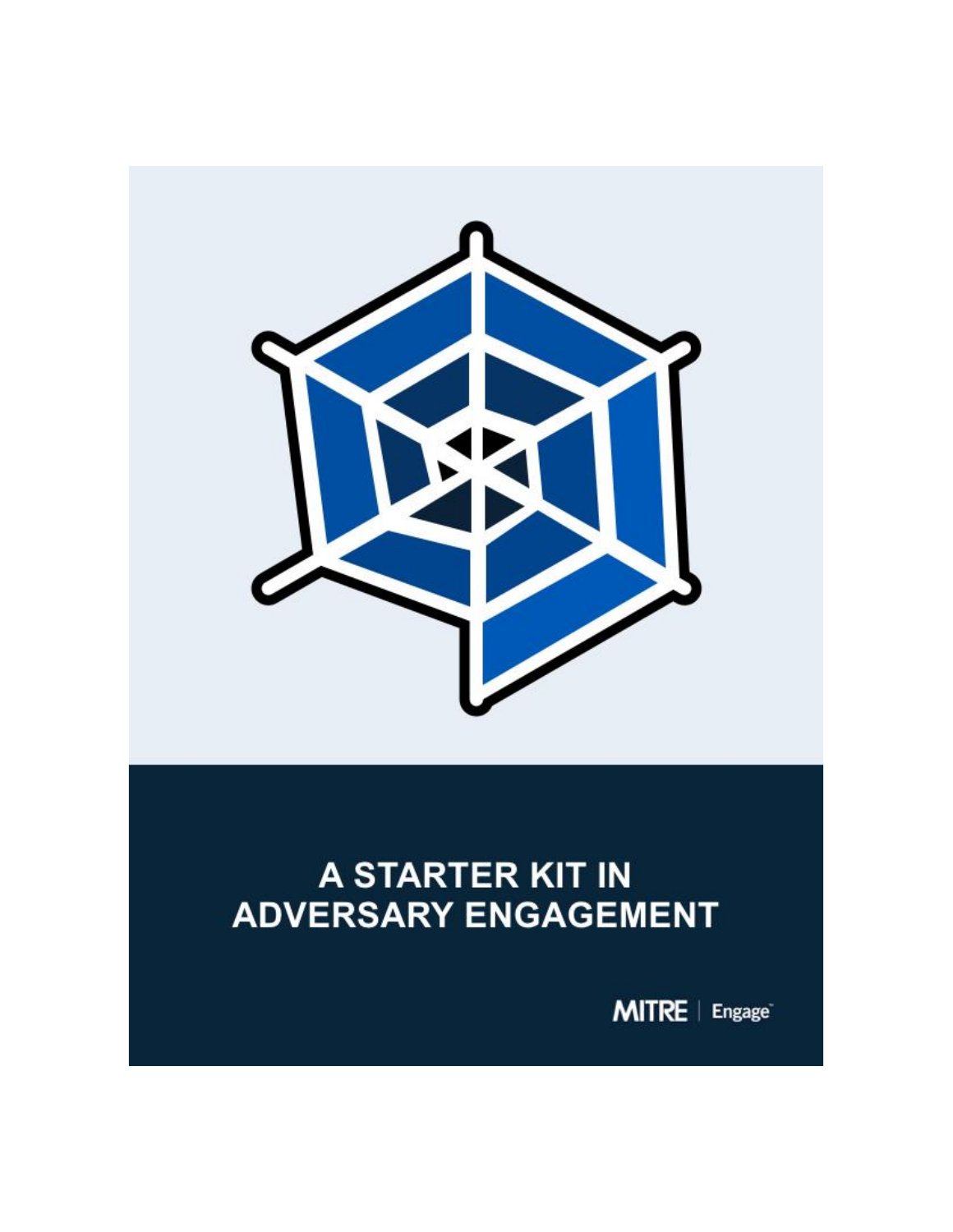A Starter Kit in Adversary Engagement

This page intentionally left blank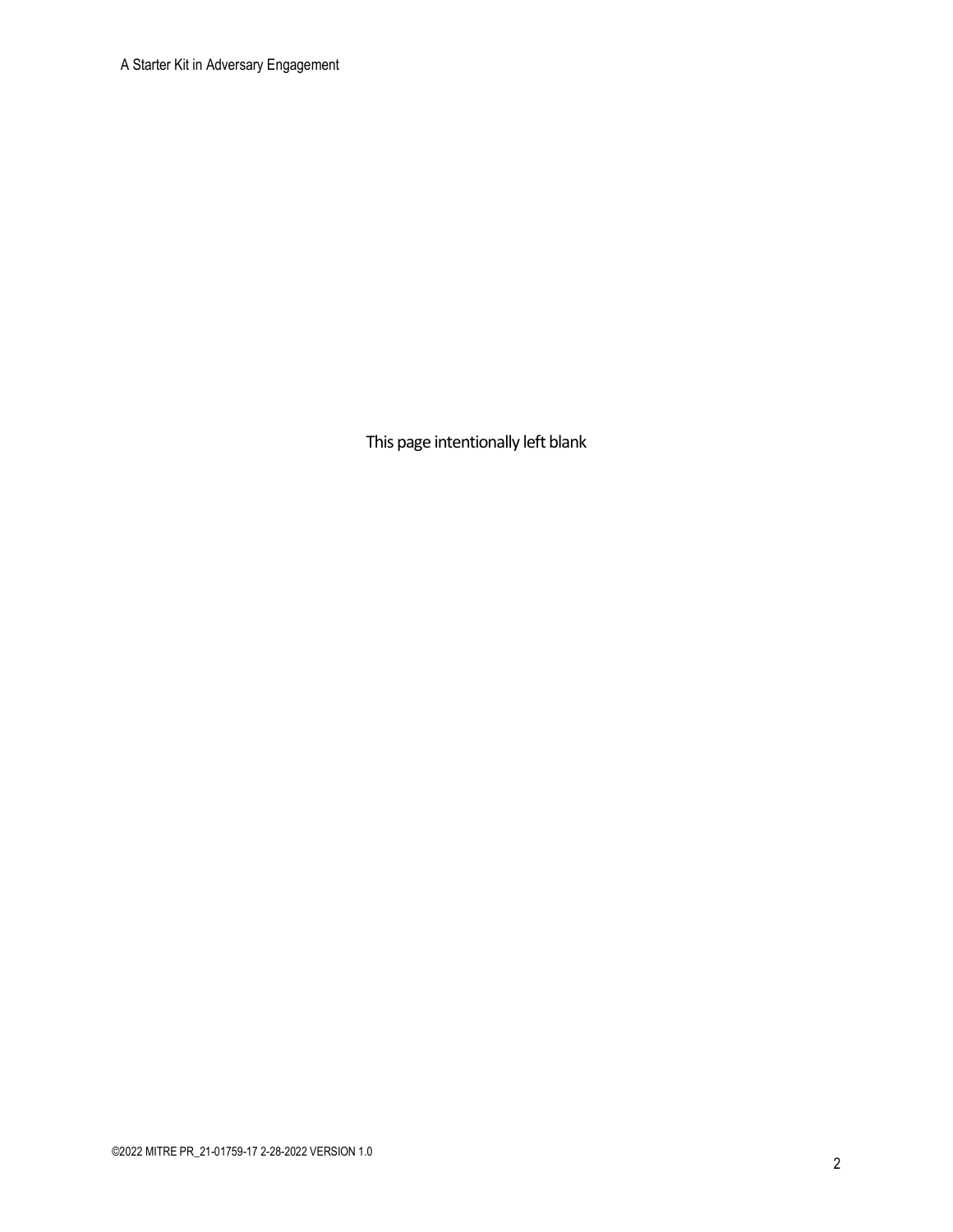## **Table of Contents**

| 2 |                                                                                                                                                                                                 |
|---|-------------------------------------------------------------------------------------------------------------------------------------------------------------------------------------------------|
|   | Build on the basics by learning the terminology to enable sharing and collaboration                                                                                                             |
| 3 |                                                                                                                                                                                                 |
|   | Now that you are talking about adversary engagement with the necessary stakeholders in your<br>organization, let's dive into creating a template to operationalize these methodologies for your |
| 4 |                                                                                                                                                                                                 |
|   | Let's put it all together and see how you can grow from running a single operation to integrating                                                                                               |
|   |                                                                                                                                                                                                 |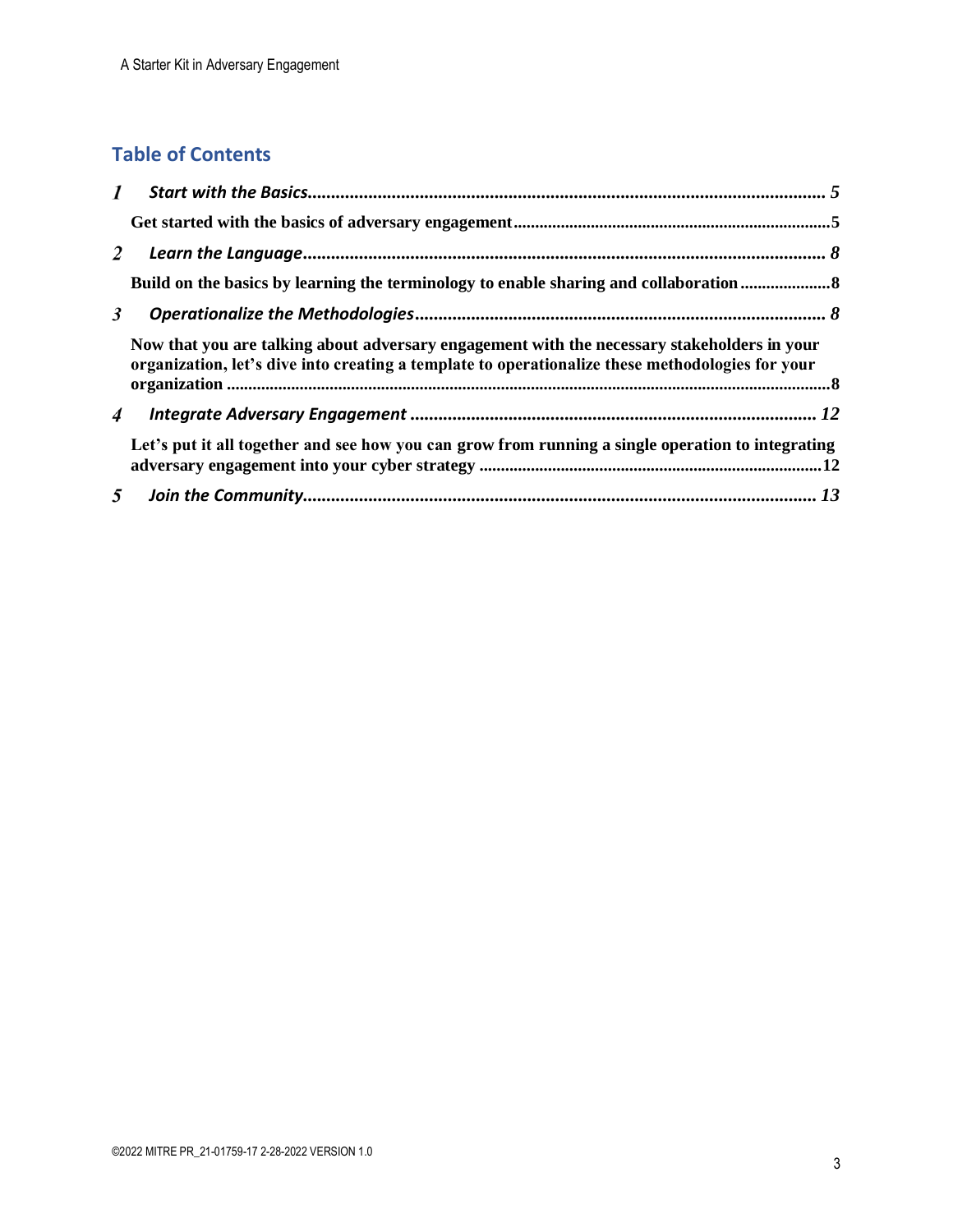A Starter Kit in Adversary Engagement

This page intentionally left blank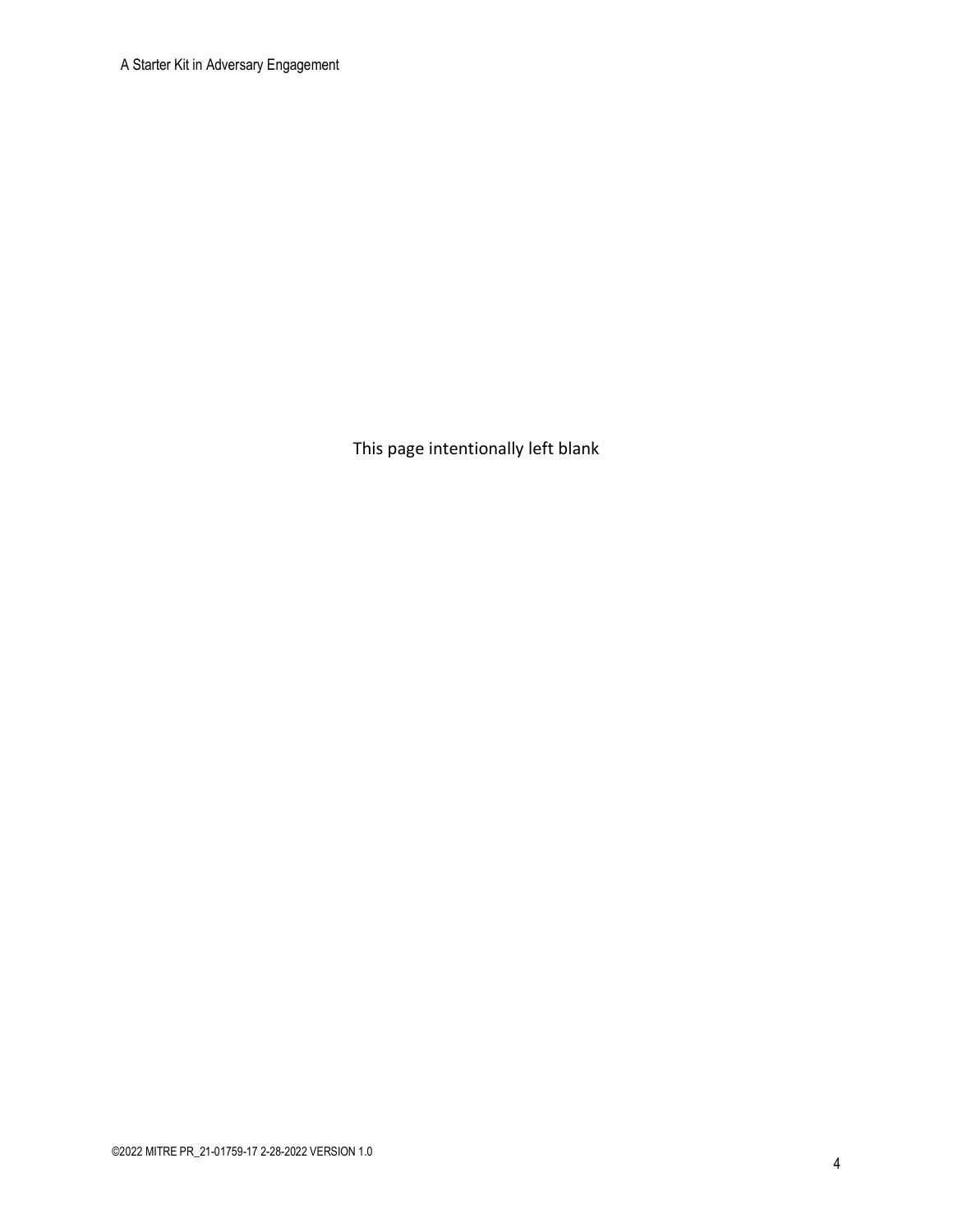## <span id="page-4-0"></span>**Start with the Basics**

## <span id="page-4-1"></span>**Get started with the basics of adversary engagement**

Cyber defense has traditionally focused on the use of defense-indepth technologies to deny the adversary access to an organization's networks or critical cyber assets. In this paradigm, any time the adversary can access a new system or exfiltrate a piece of data from the network, they win. However, when a defender introduces deceptive artifacts and systems, it immediately increases ambiguity for the adversary. Is the system the adversary just accessed legitimate? Is the piece of data the adversary just stole real? These questions begin to drive up the cost to operate, while driving down the value of the adversary's cyber operations.

**Cyber Denial** is the ability to prevent or otherwise impair the adversary's ability to conduct their operations. This disruption may limit their movements, collection efforts, or effectiveness of their capabilities. **Cyber Deception** intentionally reveals deceptive facts and fictions to mislead the adversary. In addition, it conceals critical facts and fictions to prevent the adversary from forming correct estimations or taking appropriate actions. When cyber denial and deception are used together, within the context of strategic planning and analysis, they provide the foundation of **Adversary Engagement**.

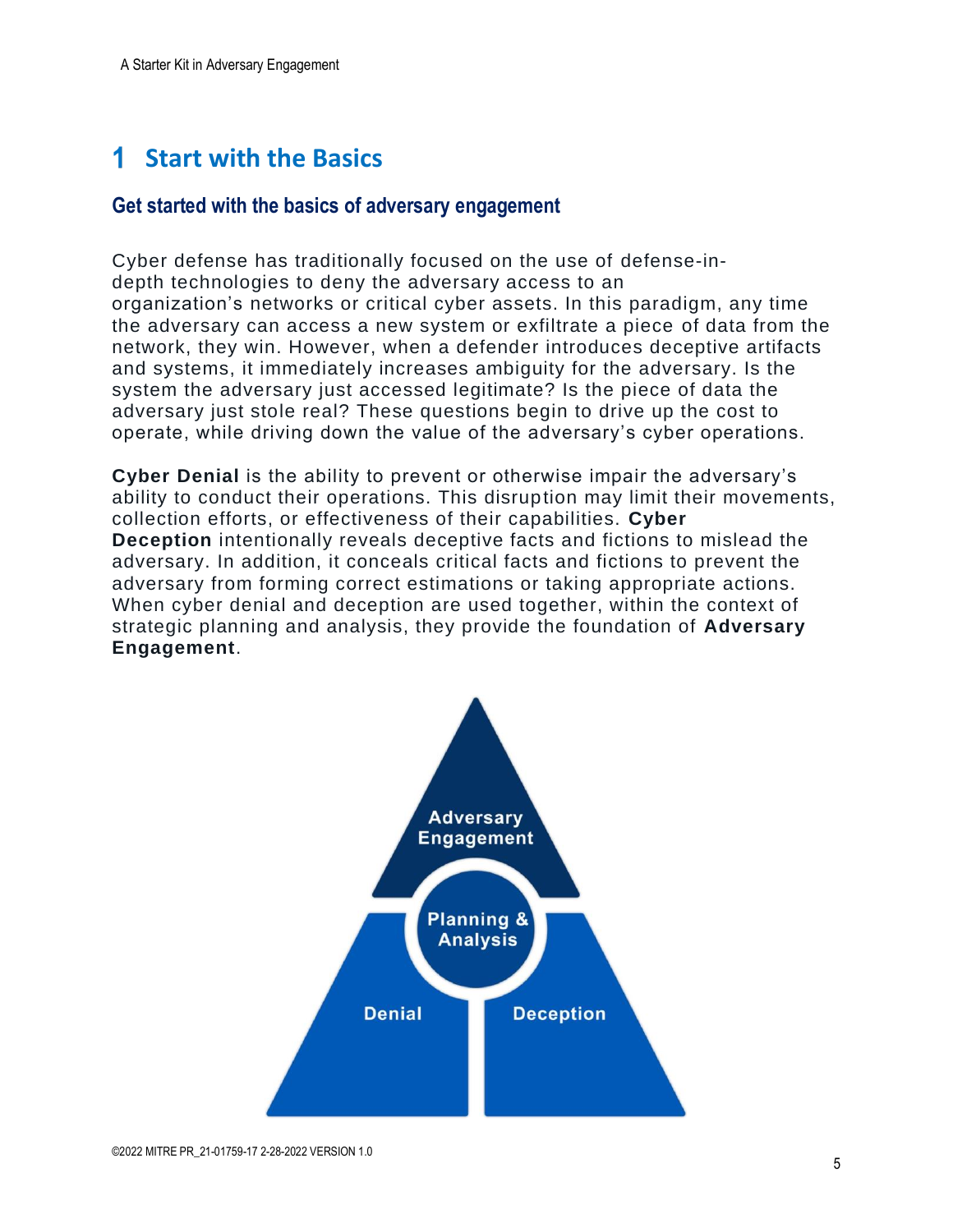Want to share these definitions with your organization? Check out the whitepaper and poster below entitled *What is Adversary Engagement*.

Successful adversary engagement operations can be broken down into four components: **narrative**, **environment**, **monitoring**, and **analysis**. The narrative is the deception story you intend to portray to your adversary. The engagement environment is the set of carefully tailored, highly instrumented systems, designed on an engagement-by-engagement basis, as the backdrop to the engagement narrative. These systems may be completely isolated or integrated into your production network. Monitoring refers to the collection system used to observe the adversary as they move through the environment. Monitoring is essential for maintaining operational sa fety throughout an operation. Finally, analysis refers to the actions you take to turn the outputs of your operation into actionable intelligence. The connective tissue joining all four of these elements is your operational objective, the ultimate goal of your engagement. This objective can be derived from any combination of the following: to **expose** adversaries on the network, to **affect** the adversary by impacting their ability to operate, and/or to **elicit** intelligence to learn about adversaries Tactics, Techniques, and Procedures (TTPs). Adversary engagement operations provide opportunities for the defender to demonstrate tools, test hypotheses, and improve their threat models, all with the added benefit of negatively impacting the adversary.

Let's explore how each of these components come together in adversary engagement operations.

Adversary engagement is an iterative, goal driven process, not merely the deployment of a technology stack. It is not enough to deploy a decoy and declare success. Rather, you must think critically about what your defensive goals are and how denial, deception, and adversary engagement can be used to drive progress towards these goals. Unlike other defensive technologies, such as antivirus (AV), adversary engagement technologies cannot be considered "fire and forget" solutions. Adversary engagement is a thinking game; it is as much about your mindset, as it is about what tools you use. The Engage 10-Step Process helps you consider engagement activities within the scope of this mindset.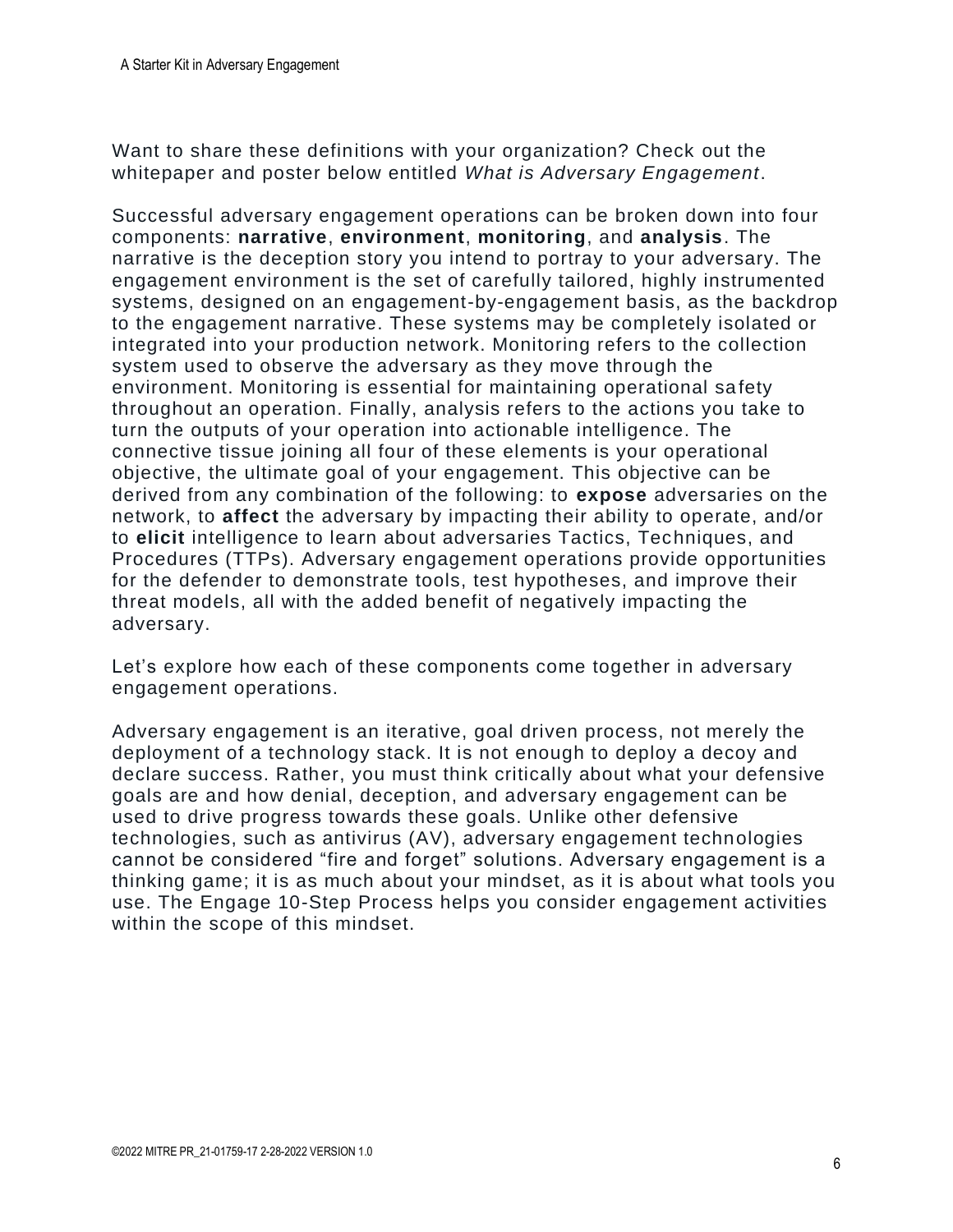|                   | Step 1: Assess knowledge of your adversaries and your organization |
|-------------------|--------------------------------------------------------------------|
|                   | Step 2: Determine your operational objective                       |
| <b>Prepare</b>    | Step 3: Determine how you want your adversary to react             |
|                   | Step 4: Determine what you want your adversary to perceive         |
|                   | Step 5: Determine channels to engage with your adversary           |
|                   | Step 6: Determine the success and gating criteria                  |
|                   |                                                                    |
| <b>Operate</b>    | Step 7: Execute your operation                                     |
|                   |                                                                    |
|                   | Step 8: Turn raw data into actionable intelligence                 |
| <b>Understand</b> | Step 9: Feedback intelligence                                      |
|                   | Step 10: Analyze successes & failures to inform future actions     |

This process is not unique to cyber deception. In *The Art and Science of Military Deception*, Barton Whaley wrote a chapter entitled, "The Process of Deception." There, Whaley laid out a ten-step process for creating military deceptions. We refined and repurposed Whaley's work for the cyber domain.

Want to share the 10-Step Process with your organization? Check out the whitepaper and poster below to dive in.

As seen in the graphic above, the 10-Step Process is divided into three categories: **Prepare**, **Operate**, and **Understand**. In the *Prepare* phase, you define your operational objective. You then construct an engagement narrative that supports this objective. This narrative informs the design of the engagement **environment** and all operational activities. Additionally, the Prepare steps invite you to gather any relevant stakeholders to define the acceptable level of operational risk. By setting this level of risk up front, you can construct clear Rules of Engagement (RoE) to serve as guardrails for operational activities. Your **monitoring** and **analysis** capabilities should be sufficient to ensure that your activity remains within these bounds. In the *Operate* phase, you implement and deploy your designed activities. We explore these activities more in the *Operationalize the Methodologies* section below. Finally, the *Understand* phase guides you in turning operational outputs into actionable intelligence to assess, whether or not you met your operational objective. Additionally, this evaluation gives you opportunities to capture lessons learned and refine future engagements.

Now that we understand the basic principles behind adversary engagement you are ready to start learning some of the terminology.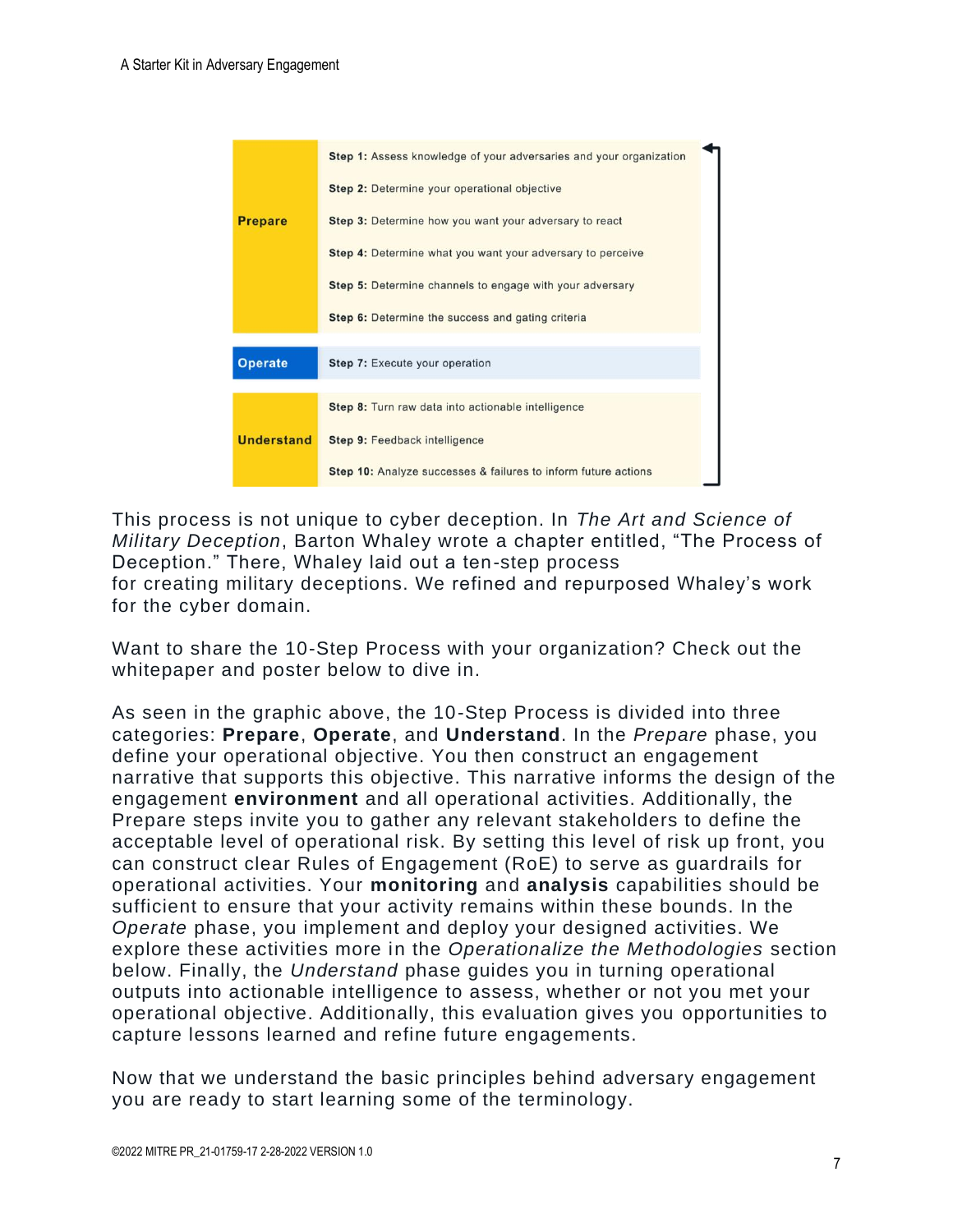## <span id="page-7-0"></span>**Learn the Language**

### <span id="page-7-1"></span>**Build on the basics by learning the terminology to enable sharing and collaboration**

As with any technology area, language matters. In this section we provide you with the Engage Glossary of Key Terms. Currently, the adversary engagement community lacks a cohesive set of shared terms. This document serves as our attempt at capturing the most used terms and definitions. However, this should be considered a living document as we continue to ask the community for help building and standardizing these terms. Take a moment to read through this glossary and familiarize yourself with some of the basic terminology.

Now that you have explored some of the standard terms, begin to identify the key stakeholders and users in your organization who will need to be part of the conversation as we move to operationalize these methodologies. These stakeholders may include executive leadership, legal, and InfoSec, among others. These voices and perspectives will be important as you begin to integrate these technologies into your defensive strategy.

#### <span id="page-7-2"></span>3 **Operationalize the Methodologies**

## <span id="page-7-3"></span>**Now that you are talking about adversary engagement with the necessary stakeholders in your organization, let's dive into creating a template to operationalize these methodologies for your organization**

Let's start by exploring the Engage Matrix, the foundation to your adversary engagement strategy. The Engage Matrix is a shared reference that bridges the gap between defenders and decision makers when discussing and planning denial, deception, and adversary engagement activities. The Matrix allows us to apply the theoretical 10-Step Process to an actual operation. At its core, the Matrix empowers you to identify your adversary engagement goals, and then use those goals to shape operational activities. Building on this foundation, we will create an operational template that you can adapt to fit your own organization.

The Engage Matrix is broken into several components, mirroring the 10-Step Process.

The Engage Matrix is divided vertically into two categories of actions. Strategic actions bookend the Matrix and ensure that defenders appropriately drive operations with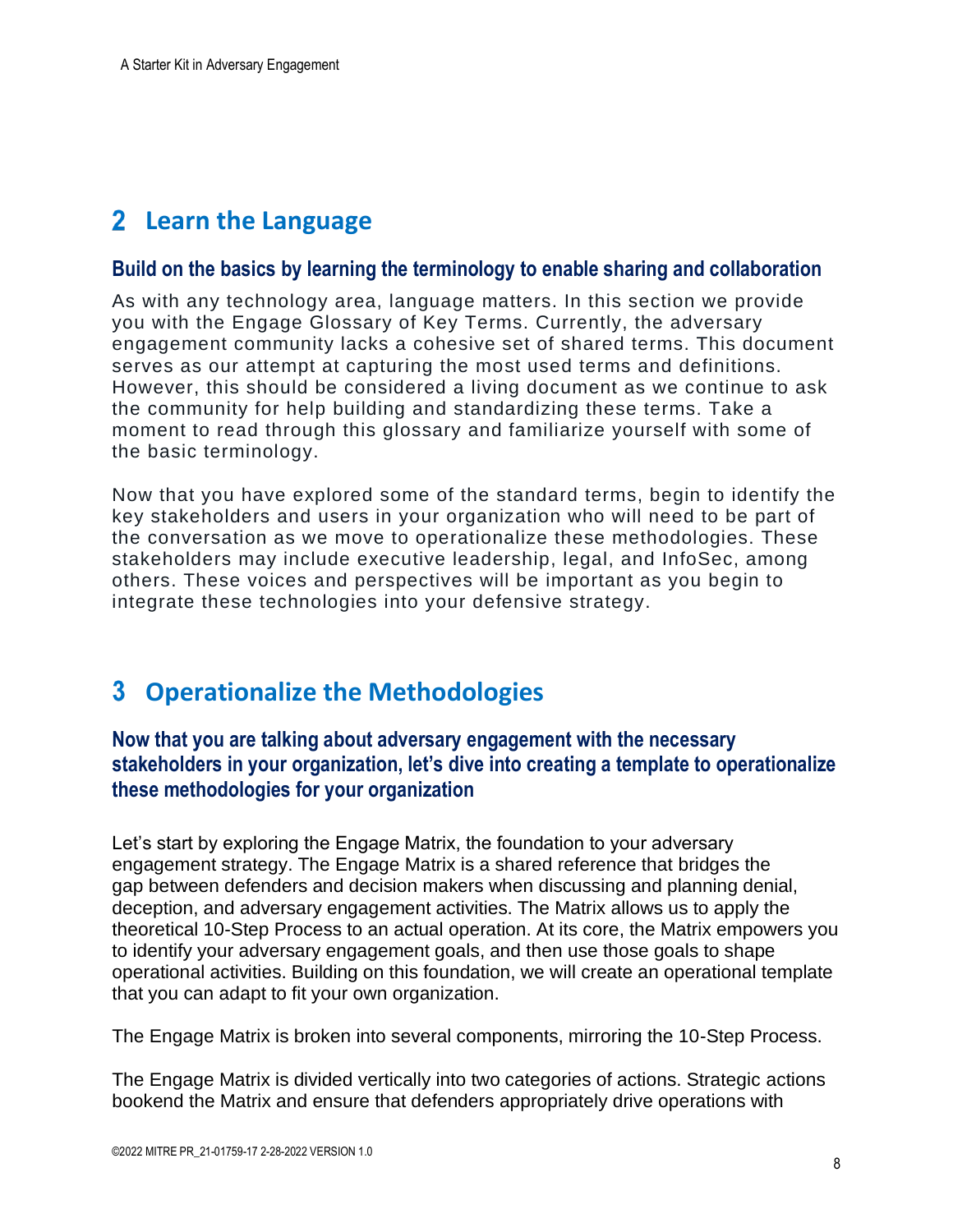strategic planning and analysis. These actions map to the Prepare and Understand phases of the 10-Step Process.

| <b>Prepare</b>                      | <b>Expose</b>                        |                               | <b>Affect</b>            |                               |                          | <b>Elicit</b>                   |                                 | <b>Understand</b>                   |
|-------------------------------------|--------------------------------------|-------------------------------|--------------------------|-------------------------------|--------------------------|---------------------------------|---------------------------------|-------------------------------------|
| Plan                                | <b>Collect</b>                       | <b>Detect</b>                 | <b>Prevent</b>           | <b>Direct</b>                 | <b>Disrupt</b>           | <b>Reassure</b>                 | <b>Motivate</b>                 | Analyze                             |
| <b>Cyber Threat</b><br>Intelligence | <b>API Monitoring</b>                | Introduced<br>Vulnerabilities | <b>Baseline</b>          | Attack Vector<br>Migration    | Isolation                | Application<br><b>Diversity</b> | Application<br><b>Diversity</b> | After-Action<br><b>Review</b>       |
| Engagement<br>Environment           | Network<br>Monitoring                | Lures                         | Hardware<br>Manipulation | Email<br>Manipulation         | Lures                    | <b>Artifact Diversity</b>       | <b>Artifact Diversity</b>       | <b>Cyber Threat</b><br>Intelligence |
| <b>Gating Criteria</b>              | Software<br>Manipulation             | Malware<br>Detonation         | Isolation                | Introduced<br>Vulnerabilities | Network<br>Manipulation  | Burn-In                         | Information<br>Manipulation     | <b>Threat Model</b>                 |
| Operational<br>Objective            | <b>System Activity</b><br>Monitoring | Network<br>Analysis           | Network<br>Manipulation  | Lures                         | Software<br>Manipulation | Email<br>Manipulation           | Introduced<br>Vulnerabilities   |                                     |
| Persona<br>Creation                 |                                      |                               | Security<br>Controls     | Malware<br>Detonation         |                          | Information<br>Manipulation     | Malware<br>Detonation           |                                     |
| Storyboarding                       |                                      |                               |                          | Network<br>Manipulation       |                          | Network<br><b>Diversity</b>     | Network<br><b>Diversity</b>     |                                     |
| <b>Threat Model</b>                 |                                      |                               |                          | Peripheral<br>Management      |                          | Peripheral<br>Management        | Personas                        |                                     |
|                                     |                                      |                               |                          | Security<br>Controls          |                          | Pocket Litter                   |                                 |                                     |
|                                     |                                      |                               |                          | Software<br>Manipulation      |                          |                                 |                                 |                                     |

Engagement actions are the traditional cyber denial and deception activities that are used to drive progress towards your objectives. These actions map to the Operate phase of the 10-Step Process.

| Prepare                      | <b>Expose</b>                        |                               | <b>Affect</b>                  |                                   |                          | <b>Elicit</b>                   |                                 | Understand                   |
|------------------------------|--------------------------------------|-------------------------------|--------------------------------|-----------------------------------|--------------------------|---------------------------------|---------------------------------|------------------------------|
| Plan                         | <b>Collect</b>                       | <b>Detect</b>                 | <b>Prevent</b>                 | <b>Direct</b>                     | <b>Disrupt</b>           | <b>Reassure</b>                 | <b>Motivate</b>                 | Analyze                      |
| Cyber Threat<br>Intelligence | <b>API Monitoring</b>                | Introduced<br>Vulnerabilities | <b>Baseline</b>                | <b>Attack Vector</b><br>Migration | Isolation                | Application<br><b>Diversity</b> | Application<br><b>Diversity</b> | After-Action<br>Review       |
| Engagement<br>Environment    | <b>Network</b><br>Monitoring         | Lures                         | Hardware<br>Manipulation       | Email<br>Manipulation             | Lures                    | <b>Artifact Diversity</b>       | <b>Artifact Diversity</b>       | Cyber Threat<br>Intelligence |
| Gating Criteria              | Software<br>Manipulation             | Malware<br>Detonation         | Isolation                      | Introduced<br>Vulnerabilities     | Network<br>Manipulation  | Burn-In                         | Information<br>Manipulation     | <b>Threat Model</b>          |
| Operational<br>Objective     | <b>System Activity</b><br>Monitoring | Network<br>Analysis           | <b>Network</b><br>Manipulation | Lures                             | Software<br>Manipulation | Email<br>Manipulation           | Introduced<br>Vulnerabilities   |                              |
| Persona<br>Creation          |                                      |                               | Security<br>Controls           | Malware<br>Detonation             |                          | Information<br>Manipulation     | Malware<br>Detonation           |                              |
| Storyboarding                |                                      |                               |                                | Network<br>Manipulation           |                          | Network<br><b>Diversity</b>     | Network<br><b>Diversity</b>     |                              |
| <b>Threat Model</b>          |                                      |                               |                                | Peripheral<br>Management          |                          | Peripheral<br>Management        | Personas                        |                              |
|                              |                                      |                               |                                | Security<br>Controls              |                          | Pocket Litter                   |                                 |                              |
|                              |                                      |                               |                                | Software<br>Manipulation          |                          |                                 |                                 |                              |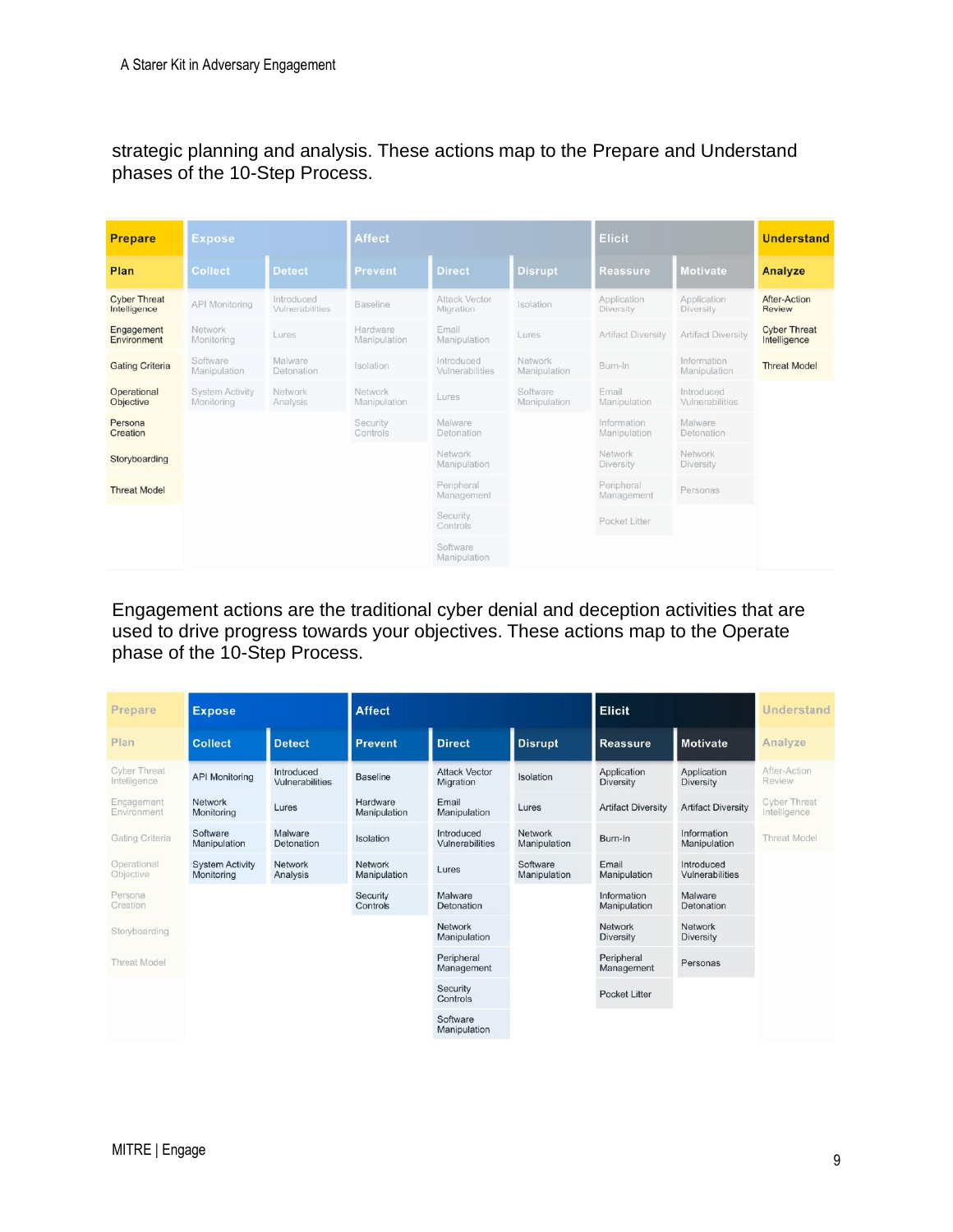The Engage Matrix is further subdivided horizontally into Goals, Approaches, and Activities. Across the top of the Matrix are the Engage *Goals*. Goals are the high-level outcomes you would like your operation to accomplish.



The Prepare and Understand Goals focus on the inputs and outputs of an operation. While the Matrix is linear, just like the 10-Step Process, it should be viewed as cyclical. As the operation proceeds, you are constantly aligning and realigning your actions to drive progress towards your Engagement Goals. The Engagement Goals are Expose, Affect, and Elicit. These Goals focus on actions taken against your adversary. Let's explore each of these Goals in more detail.

We can *Expose* adversaries on the network by using deceptive activities to provide high fidelity alerts when adversaries are active in the engagement environment.

We can *Affect* adversaries by having a negative impact on their operations. Affect activities are ultimately about changing the cost-value proposition in cyber operations for the adversary. You may want to increase the adversary's cost to operate or drive down the value they derive from their operations. It is important to note that we limit all Affect activities to the defender's network. We are NOT talking about hack back or any activities in the adversary's space. This distinction is important to ensure that our defense activities are legal!

We can *Elicit* information about the adversary to learn about their TTPs. By creating an engagement environment that is uniquely tailored to engage with specific adversaries, the defenders can encourage the adversary to reveal additional or more advanced capabilities. Observing an adversary as they operate can provide actionable cyber threat intelligence (CTI) data to inform the defender's other defenses.

The next row contains the Engage *Approaches*. Approaches let you make progress towards your selected goal.

| <b>Prepare</b> | <b>Expose</b>  |        | <b>Affect</b>  |               |                | <b>Elicit</b> |                 | <b>Understand</b> |
|----------------|----------------|--------|----------------|---------------|----------------|---------------|-----------------|-------------------|
| Plan           | <b>Collect</b> | Detect | <b>Prevent</b> | <b>Direct</b> | <b>Disrupt</b> | Reassure      | <b>Motivate</b> | Analyze           |

Strategic Approaches help you to focus on the steps you must complete before, during, and after an operation to ensure that your activities are aligned with your overall strategy. Engagement Approaches help you to identify what actions you would like to take against your adversary and help you to drive progress towards that impact.

The remainder of the Matrix is composed of the Engage *Activities*. These are the concrete techniques you use in your approach.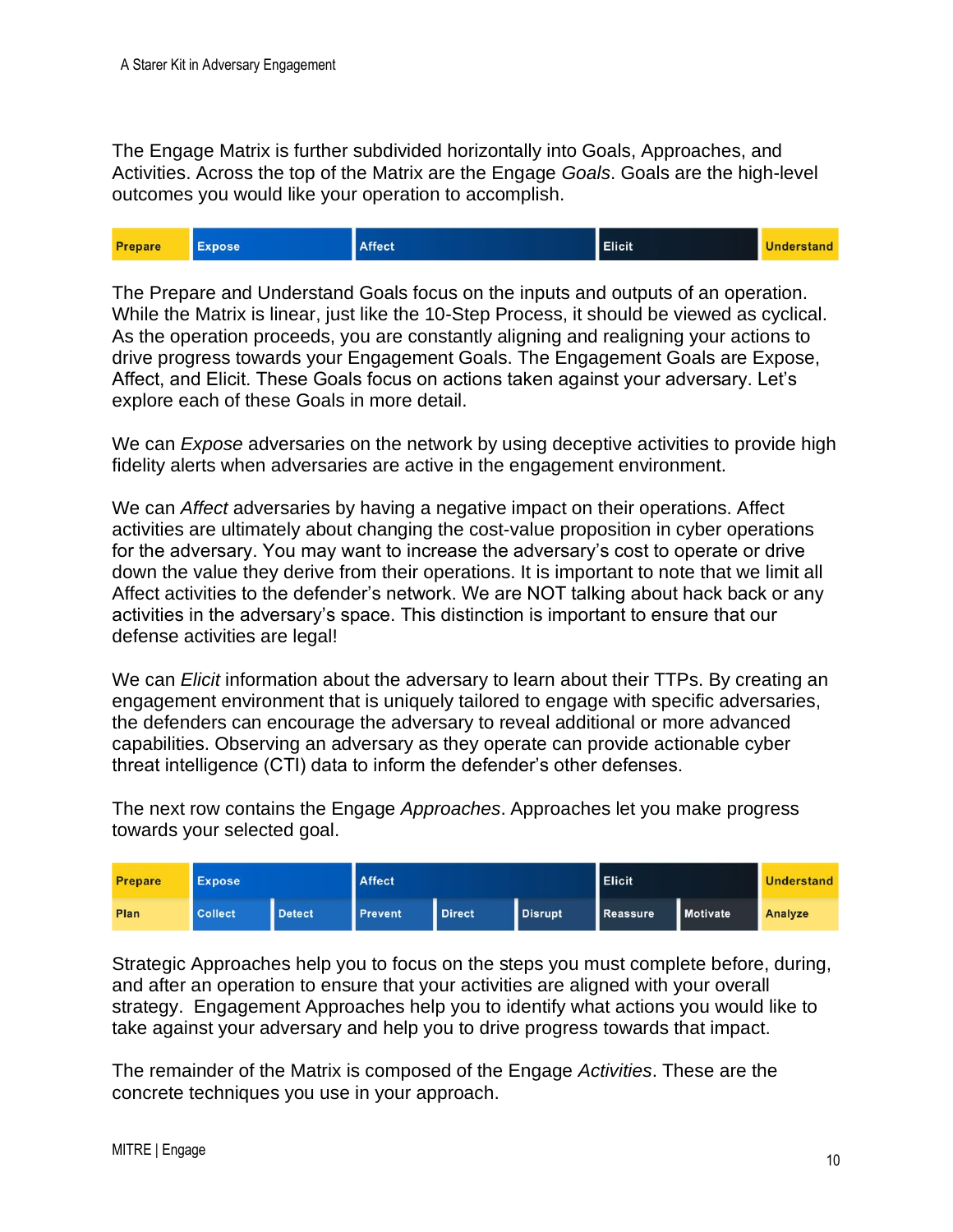| <b>Prepare</b>                      | <b>Expose</b>                        |                               | <b>Affect</b>                   |                                   |                          | <b>Elicit</b>                   |                                 | <b>Understand</b>                   |
|-------------------------------------|--------------------------------------|-------------------------------|---------------------------------|-----------------------------------|--------------------------|---------------------------------|---------------------------------|-------------------------------------|
| Plan                                | <b>Collect</b>                       | <b>Detect</b>                 | <b>Prevent</b>                  | <b>Direct</b>                     | <b>Disrupt</b>           | <b>Reassure</b>                 | <b>Motivate</b>                 | <b>Analyze</b>                      |
| <b>Cyber Threat</b><br>Intelligence | <b>API Monitoring</b>                | Introduced<br>Vulnerabilities | <b>Baseline</b>                 | <b>Attack Vector</b><br>Migration | Isolation                | Application<br><b>Diversity</b> | Application<br><b>Diversity</b> | After-Action<br><b>Review</b>       |
| Engagement<br>Environment           | <b>Network</b><br>Monitoring         | Lures                         | <b>Hardware</b><br>Manipulation | Email<br>Manipulation             | Lures                    | <b>Artifact Diversity</b>       | <b>Artifact Diversity</b>       | <b>Cyber Threat</b><br>Intelligence |
| <b>Gating Criteria</b>              | Software<br>Manipulation             | Malware<br>Detonation         | Isolation                       | Introduced<br>Vulnerabilities     | Network<br>Manipulation  | Burn-In                         | Information<br>Manipulation     | <b>Threat Model</b>                 |
| Operational<br>Objective            | <b>System Activity</b><br>Monitoring | Network<br>Analysis           | <b>Network</b><br>Manipulation  | Lures                             | Software<br>Manipulation | Email<br>Manipulation           | Introduced<br>Vulnerabilities   |                                     |
| Persona<br>Creation                 |                                      |                               | Security<br>Controls            | Malware<br>Detonation             |                          | Information<br>Manipulation     | Malware<br>Detonation           |                                     |
| Storyboarding                       |                                      |                               |                                 | Network<br>Manipulation           |                          | Network<br><b>Diversity</b>     | Network<br><b>Diversity</b>     |                                     |
| <b>Threat Model</b>                 |                                      |                               |                                 | Peripheral<br>Management          |                          | Peripheral<br>Management        | Personas                        |                                     |
|                                     |                                      |                               |                                 | Security<br>Controls              |                          | <b>Pocket Litter</b>            |                                 |                                     |
|                                     |                                      |                               |                                 | Software<br>Manipulation          |                          |                                 |                                 |                                     |

You will notice that the same activities often appear under one or more Approach or Goal. Activities can be adapted to fit a spectrum of use cases and objectives based on implementation. Additionally, activities are driven by real adversary behavior. When an adversary engages in a specific behavior, they are vulnerable to expose an unintended weakness. In Engage, we look at each MITRE ATT&CK® technique to examine the weaknesses revealed and identify engagement activities to exploit this weakness.

| <b>ATT&amp;CK Technique</b>                                    | <b>Adversary Vulnerability</b>                                                                                                                                                                                                                                                              | <b>Engagement</b><br><b>Activity</b>                                       |
|----------------------------------------------------------------|---------------------------------------------------------------------------------------------------------------------------------------------------------------------------------------------------------------------------------------------------------------------------------------------|----------------------------------------------------------------------------|
| When adversaries<br>perform specific<br>actions,               | their actions reveal vulnerabilities                                                                                                                                                                                                                                                        | that the<br>defender can<br>take advantage<br>of for defensive<br>purposes |
|                                                                |                                                                                                                                                                                                                                                                                             |                                                                            |
| <b>ATT&amp;CK Technique</b>                                    | <b>Adversary Vulnerability</b>                                                                                                                                                                                                                                                              | <b>Engagement</b><br><b>Activity</b>                                       |
| <b>Remote System</b><br><b>Discovery</b><br>(ATT&CK ID: T1018) | When adversaries interact with the environment or<br>personas, they are vulnerable to collect, observe, or<br>manipulate system artifacts that may cause them to<br>reveal behaviors, use additional or more advanced<br>capabilities against the target, and/or impact their<br>dwell time | Decoy<br>Artifacts and<br><b>Systems</b>                                   |

By mapping the engagement activities to ATT&CK, we can better plan which activities will enable us to reach our strategic objectives. If you are unfamiliar with MITRE ATT&CK, spend some time exploring their website, attack.mitre.org.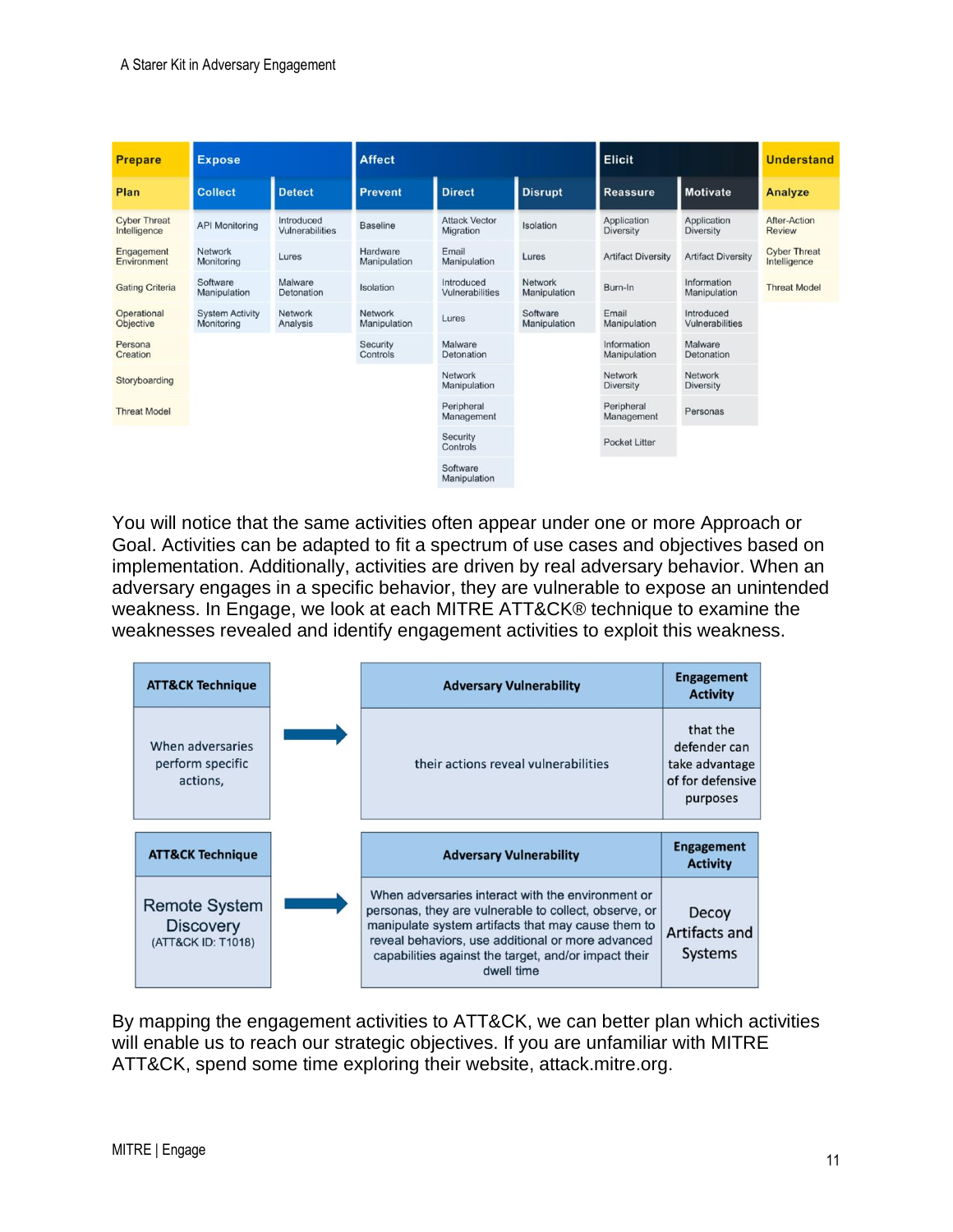Spend some time exploring the [Matrix.](https://engage.mitre.org/matrix/) By clicking on various components, you can learn more about each action. Think of these actions as building blocks as you create the outline of your engagements.

#### <span id="page-11-0"></span>**Integrate Adversary Engagement** 4

### <span id="page-11-1"></span>Let's put it all together and see how you can grow from running a single operation to **integrating adversary engagement into your cyber strategy**

The MITRE Engage Cycle illustrates how the Engage Matrix can be operationalized over the course of a single operation.



This cycle has no defined beginning or end, but for the sake of walking through the model, we will start with *collecting raw data from sensors.* This collection is tool agnostic—it simply refers to your collection methods regardless of how that collection happens. These collection tools can range from low-cost solutions such as collection Windows System Monitor (Sysmon)/Auditd/etc., to vendor Endpoint Detection and Response (EDR) solutions. The next step in the cycle is *analyzing raw data in the context of existing CTI data.* Here you can use tools such as MITRE ATT&CK to contextualize this new data. By analyzing adversary actions and comparing this data to past behavior, the defender can identify patterns that offer indications about the adversary's current, and possibly future, activities. Armed with this knowledge, the defender can use the Engage Matrix to *identify opportunities for engagement* to meet defensive goals. It should be noted that as you begin your deception program, you may rely heavily on intelligence feeds, open-source reporting, and/or information sharing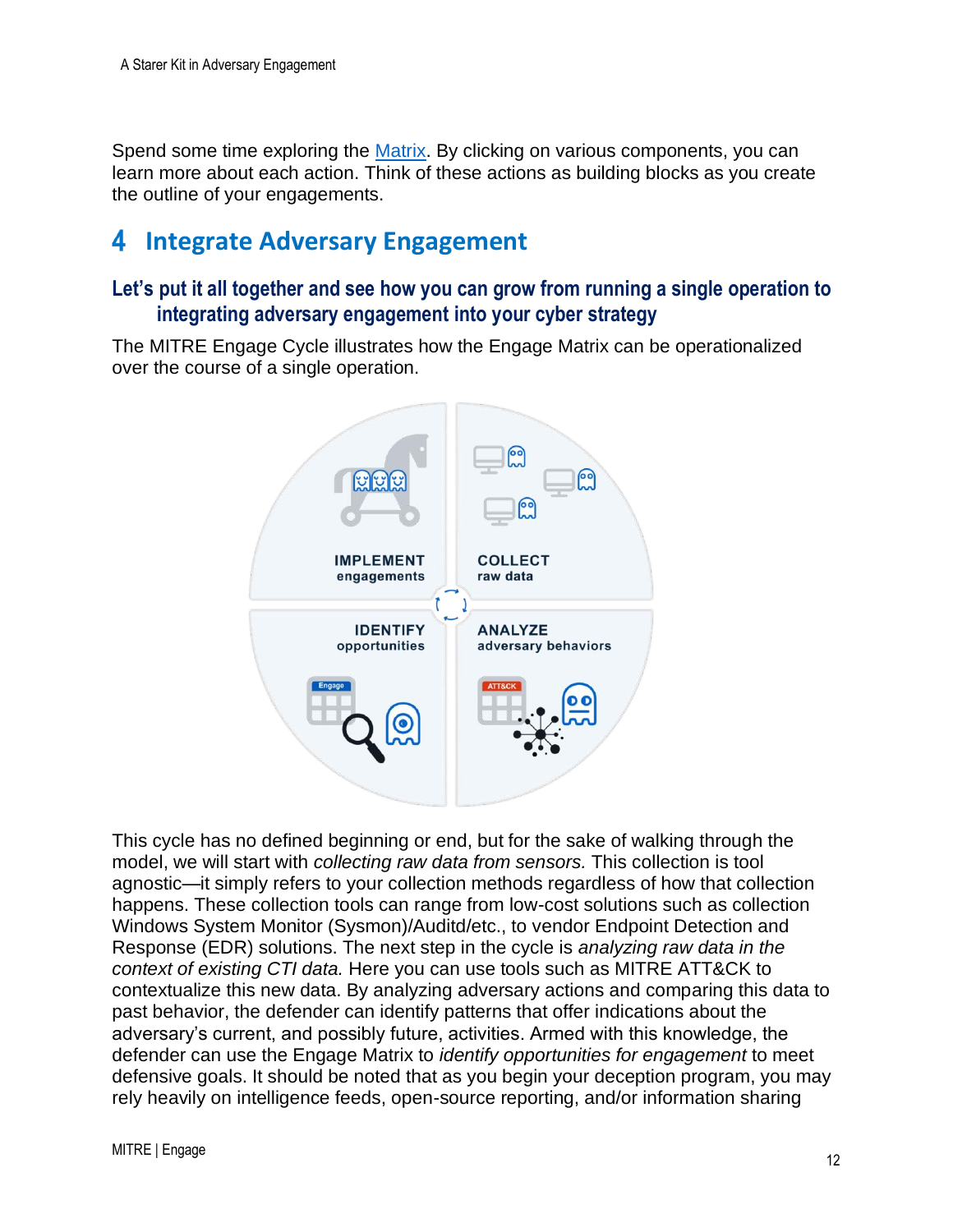groups to learn about the behavior of your target adversary. As you build your deception capabilities, you can complement this CTI data with insights gained by watching adversaries in your own environment. After you have found opportunities, it is time to *implement your engagements*. At this stage, the deceptive assets are deployed and the engagement begins.

Adversary behavior should drive the engagement. Each time the adversary interacts with the engagement environment, the expert defender refines operational activities to manage the operation most effectively. Did the adversary ignore or overlook a deployed lure? The operator may move or change the lure to better encourage engagement. Did the adversary display a new behavior? There may be new opportunities for deception given this new activity. At the conclusion of each operation, lessons learned, distilled intelligence, and other operational outcomes should drive future operations.

Driven by the defender's goals, we designed Engage to complement a traditional cyber defense strategy. The Engagement Goals are not inherently deceptive. Therefore, it is easy to imagine how these goals may already be guiding an organization's security practices. Are you worried about insider threats? Look at the Expose activities to start adding deceptive artifacts around your critical assets. Do you have legacy systems that are no longer able to be updated? Look at the Affect activities to understand how you place decoys to direct adversaries away from these vulnerable systems. Do you feel exhausted by the endless game of CVE whack-a-mole? Look at the Elicit activities to begin to generate your own CTI feed to drive your defense by the adversary's TTPs and not the CVE of the day. Whatever your defensive goals, the Engage Matrix can help you find complementary engagement activities to ensure that if a defense-in-depth approach fails, you remain in control.

While we often consider adversary engagement as a distinct security practice, the most effective and mature implementations are seamlessly integrated into the very culture of an organization. Just as we train our workforce in good cyber hygiene habits, we must train the security community to consider deception as a best practice. In the United States, we have pathologized deception; we consider deception as inherently negative, sneaky, and dishonest. However, Engage enables defenders to normalize denial and deception activities as routine, essential, and responsible security practices.

Now, you are ready to employ adversary engagement as an integral part of your organization's security culture. This starter guide was adapted from the Engage handbook. Dive into the full handbook below to learn more.

## <span id="page-12-0"></span>**Join the Community**

### **There are ways for everyone to learn and grow with the Engage community – even if you choose to stay anonymous.**